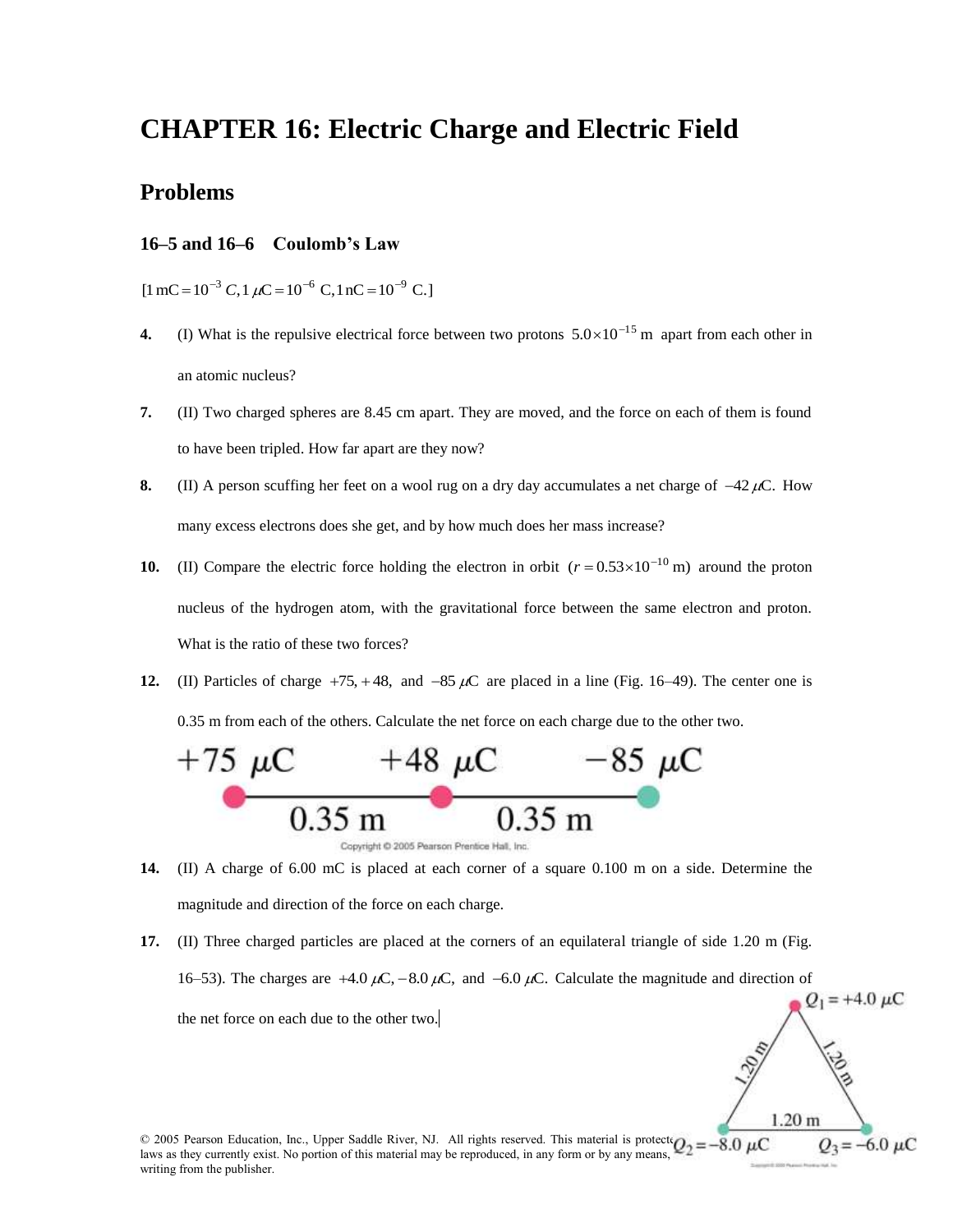**19.** (III) Two charges,  $-Q_0$  and  $-3Q_0$ , are a distance *l* apart. These two charges are free to move but do not because there is a third charge nearby. What must be the charge and placement of the third charge for the first two to be in equilibrium?

## **16–7 and 16–8 Electric Field, Field Lines**

- **23.** (I) What are the magnitude and direction of the electric force on an electron in a uniform electric field of strength  $2360$  N/C that points due east?
- **24.** (I) A proton is released in a uniform electric field, and it experiences an electric force of  $3.75 \times 10^{-14}$  N toward the south. What are the magnitude and direction of the electric field?
- **27.** (II) What is the magnitude of the acceleration experienced by an electron in an electric field of  $750$  N/C? How does the direction of the acceleration depend on the direction of the field at that point?
- **33.** (II) Calculate the electric field at the center of a square 52.5 cm on a side if one corner is occupied by a +45.0  $\mu$ C charge and the other three are occupied by  $-27.0 \mu$ C charges.
- **36.** (II) Two point charges,  $Q_1 \equiv 25 \mu C$  and  $Q_2 = +50 \mu C$ , are separated by a distance of 12 cm. The electric field at the point P (see Fig.  $16-55$ ) is zero. How far from  $Q_1$  is P?



**39.** (II) You are given two unknown point charges,  $Q_1$  and  $Q_2$ . At a point on the line joining them, onethird of the way from  $Q_1$  to  $Q_2$ , the electric field is zero (Fig. 16–58). What is the ratio  $Q_1/Q_2$ ?



© 2005 Pearson Education, Inc., Upper Saddle River, NJ. All rights reserved. This material is protected under all copyright laws as they currently exist. No portion of this material may be reproduced, in any form or by any means, without permission in writing from the publisher.